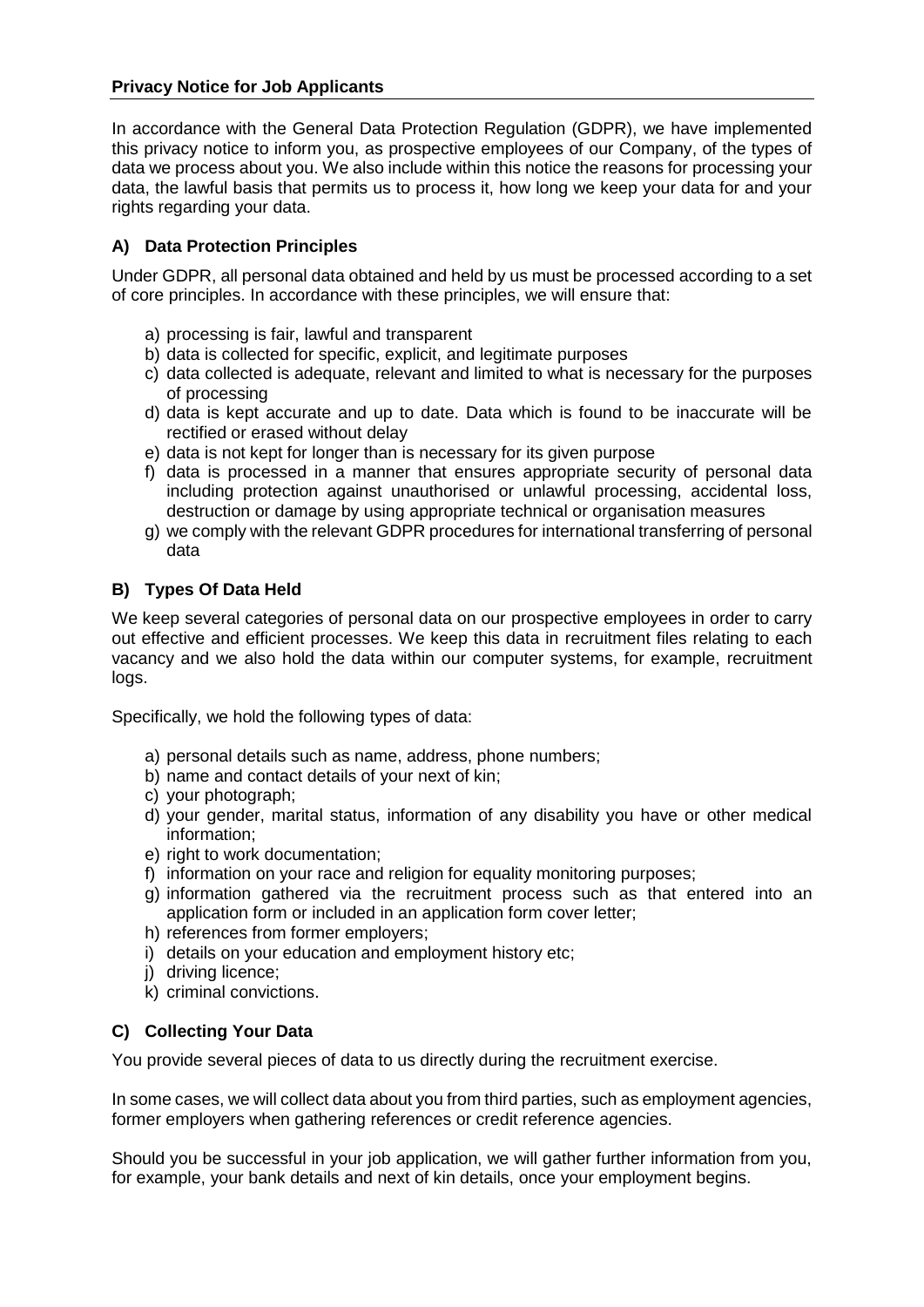## **D) Lawful Basis for Processing**

The law on data protection allows us to process your data for certain reasons only.

The information below categorises the types of data processing we undertake and the lawful basis we rely on.

| <b>Activity requiring your data</b>           | <b>Lawful basis</b>      |
|-----------------------------------------------|--------------------------|
| Carrying out checks in relation to your right | Legal obligation         |
| to work in the UK                             |                          |
| Making reasonable adjustments for disabled    | Legal obligation         |
| employees                                     |                          |
| Making recruitment decisions in relation to   | Our legitimate interests |
| both initial and subsequent employment e.g.   |                          |
| promotion                                     |                          |
| Making decisions about salary and other       | Our legitimate interests |
| benefits                                      |                          |
| Making decisions about contractual benefits   | Our legitimate interests |
| to provide to you                             |                          |
| Assessing training needs                      | Our legitimate interests |
| Dealing with legal claims made against us     | Our legitimate interests |
| Preventing fraud                              | Our legitimate interests |

## **E) Special Categories of Data**

Special categories of data are data relating to your:

- a) health
- b) sex life
- c) sexual orientation
- d) race
- e) ethnic origin
- f) political opinion
- g) religion
- h) trade union membership
- i) genetic and biometric data.

We carry out processing activities using special category data:

- a) for the purposes of equal opportunities monitoring
- b) to determine reasonable adjustments

Most commonly, we will process special categories of data when the following applies:

- a) you have given explicit consent to the processing
- b) we must process the data in order to carry out our legal obligations
- c) we must process data for reasons of substantial public interest
- d) you have already made the data public.

### **F) Failure to Provide Data**

Your failure to provide us with data may mean that we are unable to fulfil our requirements for entering into a contract of employment with you. This could include being unable to offer you employment, or administer contractual benefits.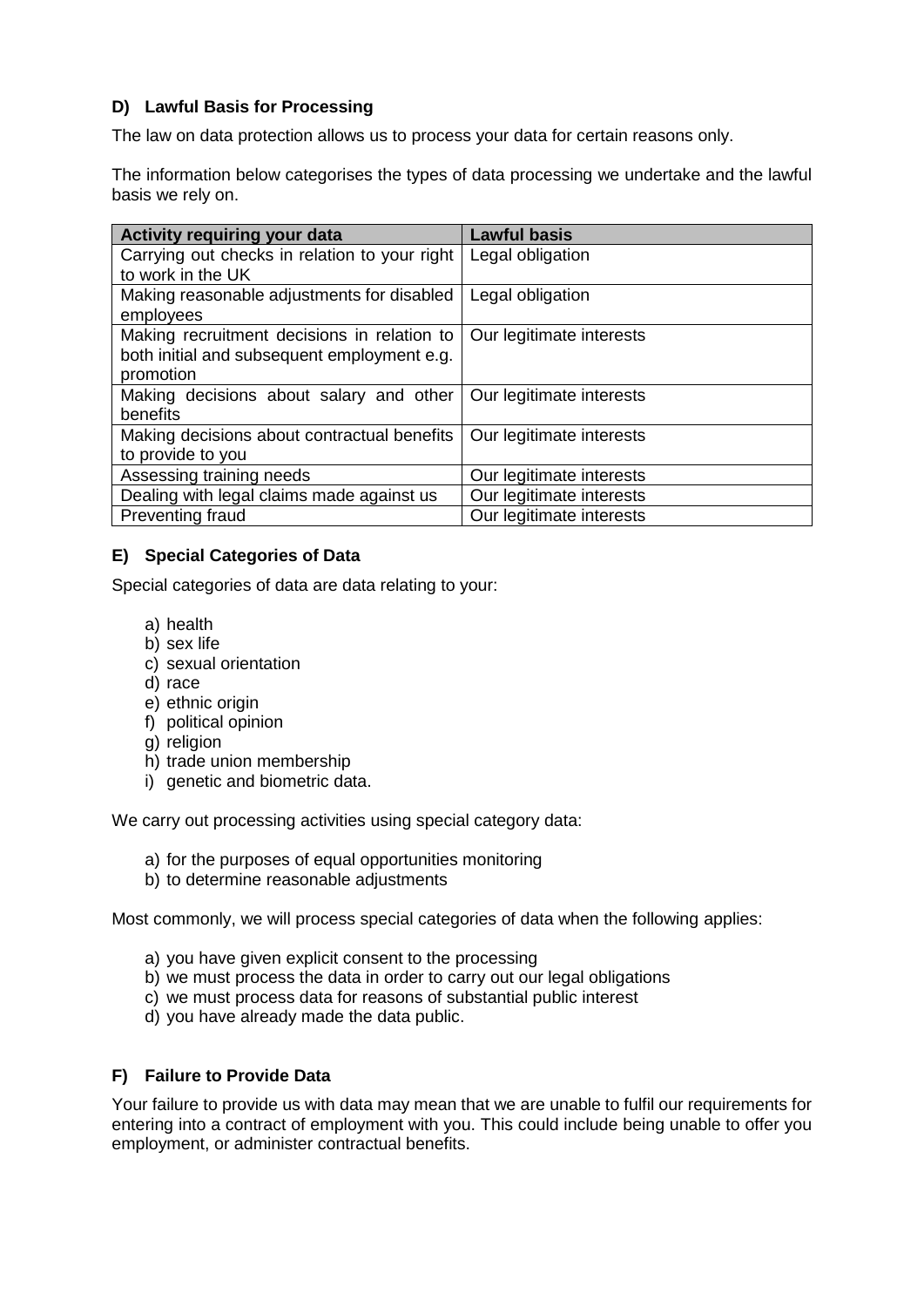## **G) Criminal Conviction Data**

We will only collect criminal conviction data where it is appropriate given the nature of your role and where the law permits us. This data will usually be collected at the recruitment stage, however, may also be collected during your employment. We use criminal conviction data to determine your suitability, or your continued suitability for the role. We rely on the lawful basis of GB Group plc to process this data.

### **H) Who We Share Your Data With**

Employees within our company who have responsibility for recruitment will have access to your data which is relevant to their function. All employees with such responsibility have been trained in ensuring data is processing in line with GDPR.

Data is shared with third parties for the following reasons:

- Administration of Payroll
- Administration of HR

We may also share your data with third parties as part of a Company sale or restructure, or for other reasons to comply with a legal obligation upon us. We have a data processing agreement in place with such third parties to ensure data is not compromised. Third parties must implement appropriate technical and organisational measures to ensure the security of your data.

We do not share your data with bodies outside of the European Economic Area.

### **I) Protecting Your Data**

We are aware of the requirement to ensure your data is protected against accidental loss or disclosure, destruction and abuse. We have implemented processes to guard against such.

### **J) Retention Periods**

We only keep your data for as long as we need it for, which, in relation to unsuccessful candidates, is six months to a year.

If your application is not successful and we have not sought consent or you have not provided consent upon our request to keep your data for the purpose of future suitable job vacancies, we will keep your data for six months once the recruitment exercise ends.

If we have sought your consent to keep your data on file for future job vacancies, and you have provided consent, we will keep your data for nine months once the recruitment exercise ends. At the end of this period, we will delete or destroy your data, unless you have already withdrawn your consent to our processing of your data in which case it will be deleted or destroyed upon your withdrawal of consent.

Where you have provided consent to our use of your data, you also have the right to withdraw that consent at any time. This means that we will stop processing your data and there will be no consequences of withdrawing consent.

If your application is successful, your data will be kept and transferred to the systems we administer for employees. We have a separate privacy notice for employees, which will be provided to you.

### **K) Your Rights**

You have the following rights in relation to the personal data we hold on you:

a) the right to be informed about the data we hold on you and what we do with it;